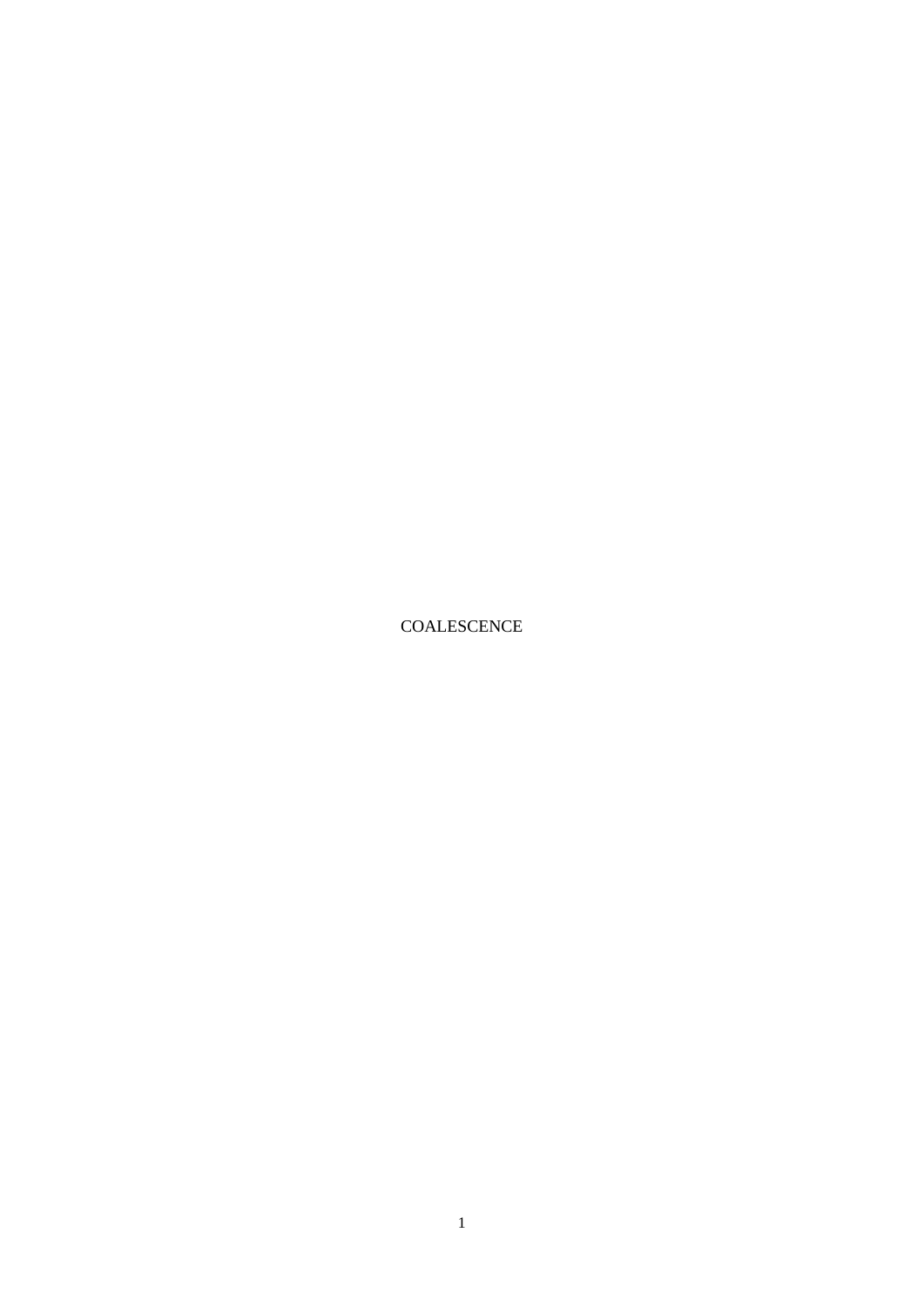## **CONTENTS**

- PAGE 1: Title Page
- PAGE 2: Contents
- PAGE 3: The Pond's Depths
- PAGE 4: The Plant's Roots
- PAGE 5: The Fish Dance
- PAGE 6: The Sun's Ray
- PAGE 7: The Surface Ripples
- PAGE 8: The Green Veil
- PAGE 9: The Harsh Edges
- PAGE 10: The Drop Suspended
- PAGE 11: The Fall's Descent
- PAGE 12: The Pond's Reflection
- PAGE 13: Project Bibliography
- PAGE 14: Title Page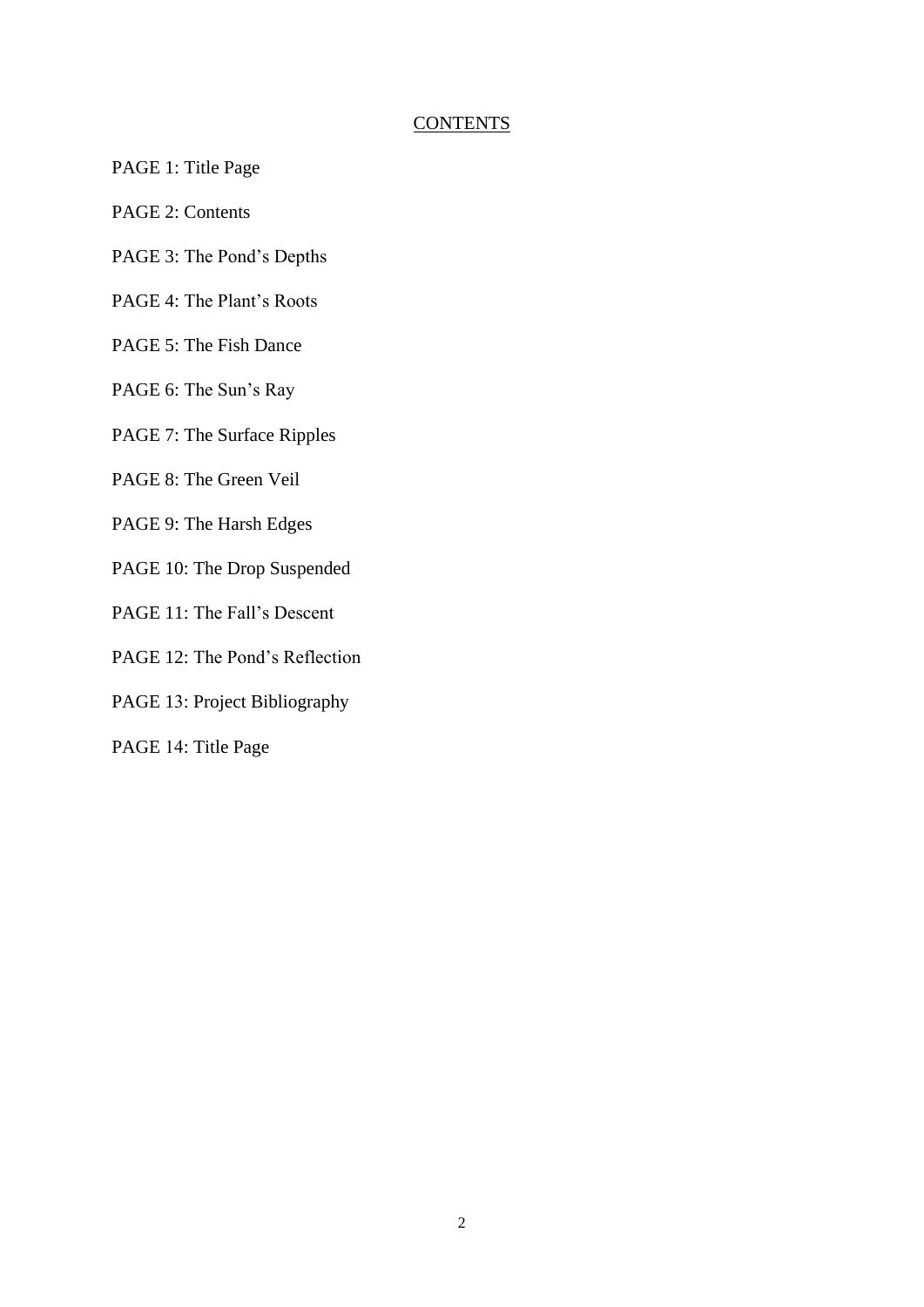# The Pond's Depths

| suspended in clouded darkness - you |                         |           |
|-------------------------------------|-------------------------|-----------|
| skim over                           | depthless life          |           |
| a breath broken by contours         |                         |           |
| of rough surface                    | rocks and silt and sand |           |
| in the depths                       |                         |           |
| those who grow                      |                         |           |
|                                     | grow unseen             |           |
|                                     |                         |           |
|                                     | in mud's silence        |           |
| unstirred by                        | the touch of            |           |
| low current you -                   | a wave below            |           |
|                                     |                         | the earth |

3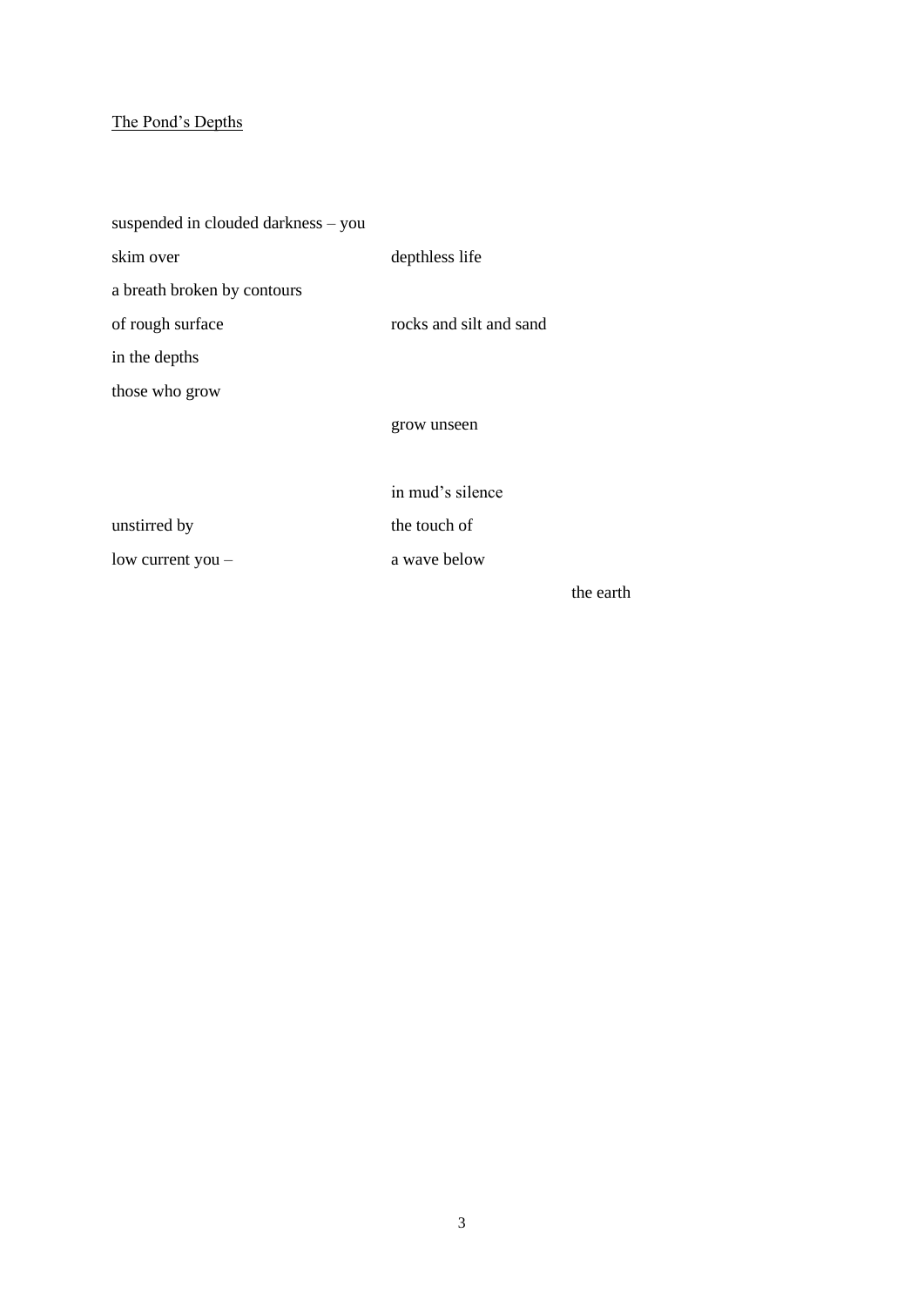# The Plant's Roots

| you drift                |       |
|--------------------------|-------|
| trails of root-weeds     | sway  |
| to the non-aerial breeze |       |
| inanimate                |       |
| filaments follow         |       |
| frayed tendrils          | float |
| serene after your body   |       |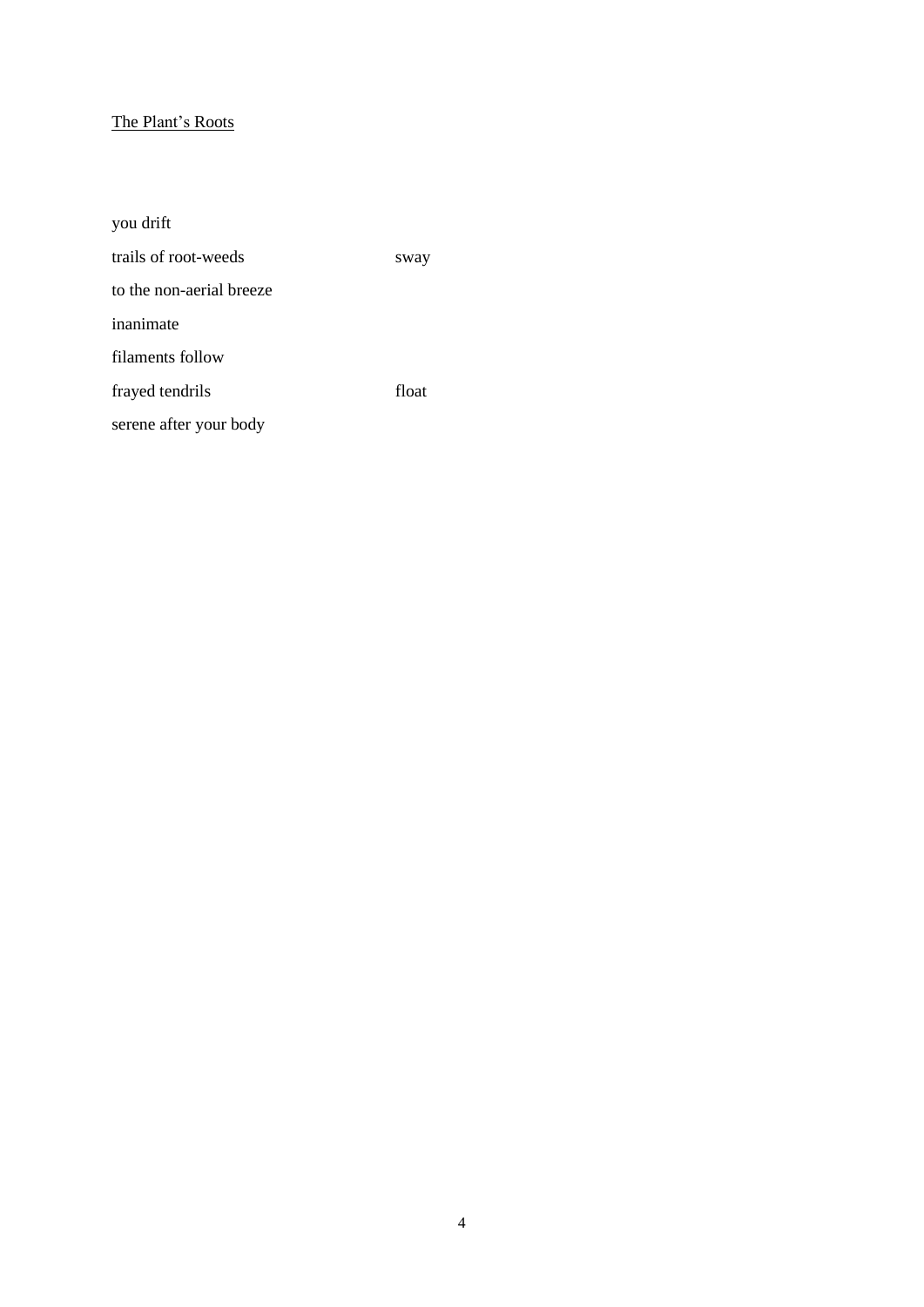### The Fish Dance

there appears a flash of red in the still landscape

in glittering trails clear

bubbled movement shimmers

lone brightness in a sea of

grey

orange and red and brown

colours weave their story

dance

juxtapose the murky world

bodies slide silky scales

shine

fiery dawn in the muted

light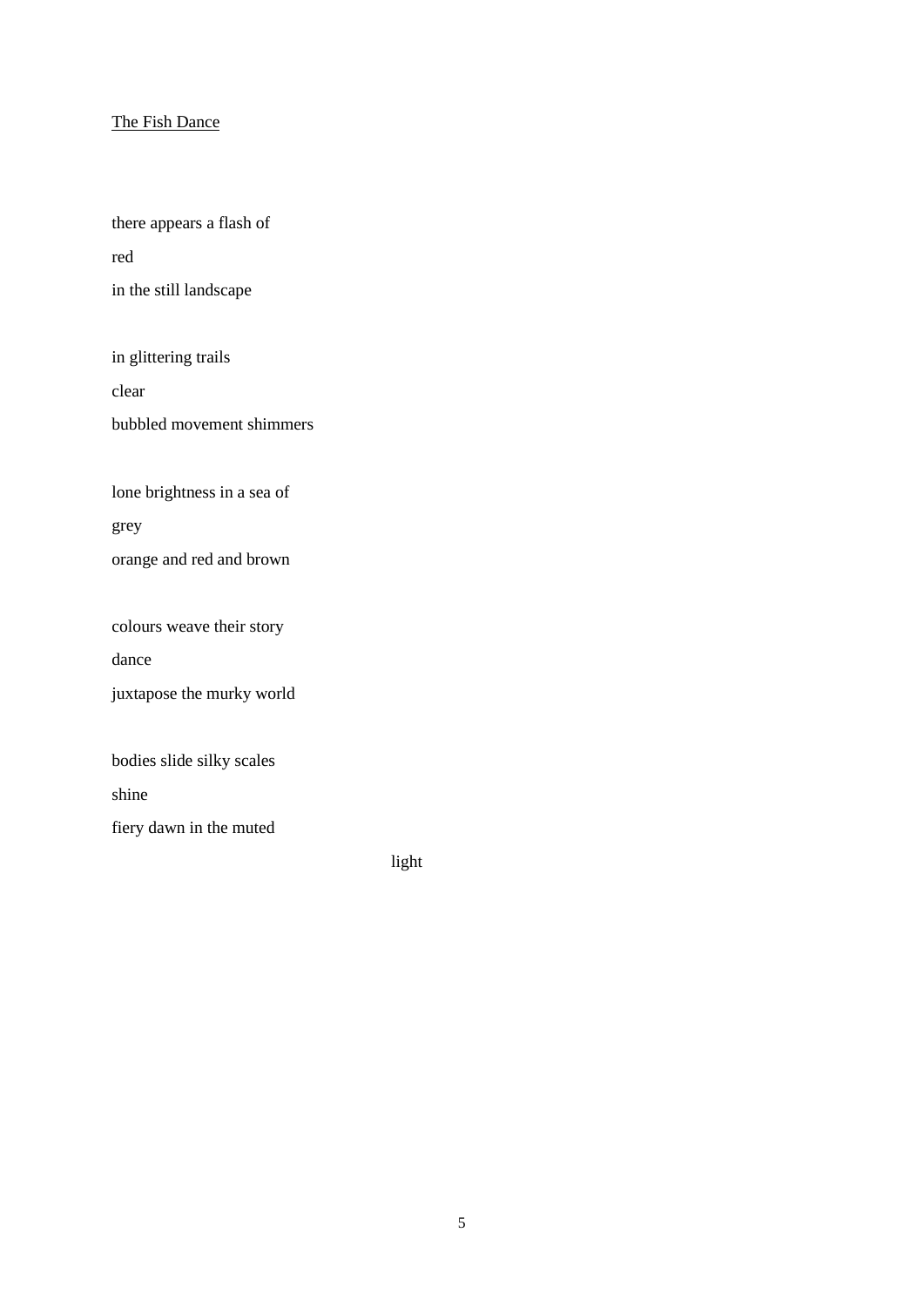### The Sun's Ray

like a column it falls – steadfast through sediment and gloom

impermeable

stray towards it –

gaze as it fades

into nothing

into you

touch the light-beam –

and fall through

its edges gently sway

within yours

light follows –

flickering glimmering

you fade in

and through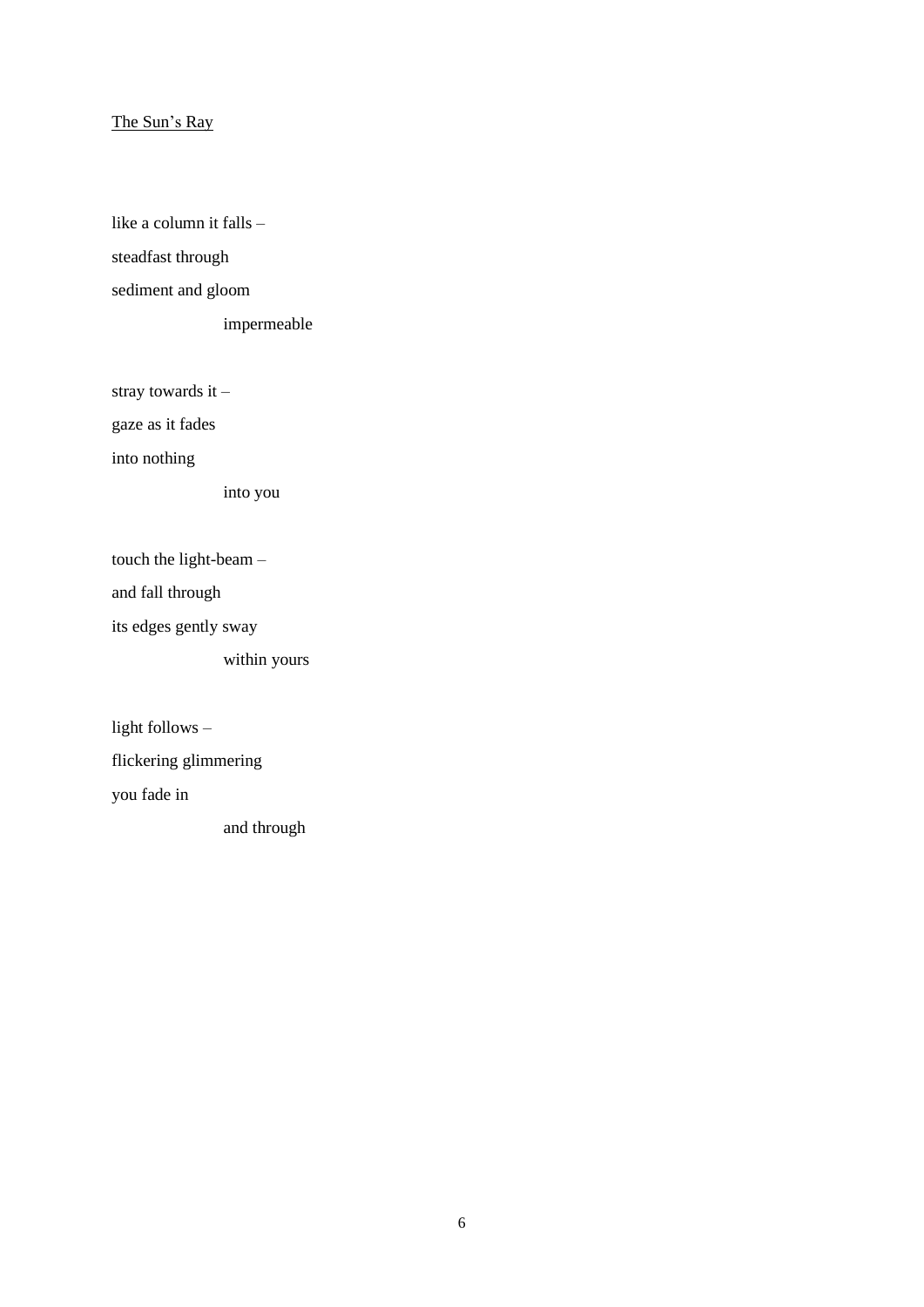# The Surface Ripples

| rise and fall -          | rise and fall |
|--------------------------|---------------|
| around you feel yourself |               |
| spread over surface -    |               |
|                          | a cloud       |
|                          |               |
| rise and fall -          | rise and fall |
| through shallow light    |               |
| shifting in shards       |               |
| you shine -              | spark         |
|                          |               |
| rise and fall –          | rise and fall |
| across the free space    |               |
| the heat of air – taste  |               |
| as it meets –            | you           |
|                          |               |
| rise and fall -          | rise and fall |
| a bubble carried upwards |               |
| touch smooth surface     |               |
| at once –                | burst         |
|                          |               |
| rise and fall -          | rise and fall |
| you run in rings         |               |
| body holds the flow      |               |
| of the rippling $-$      | dance         |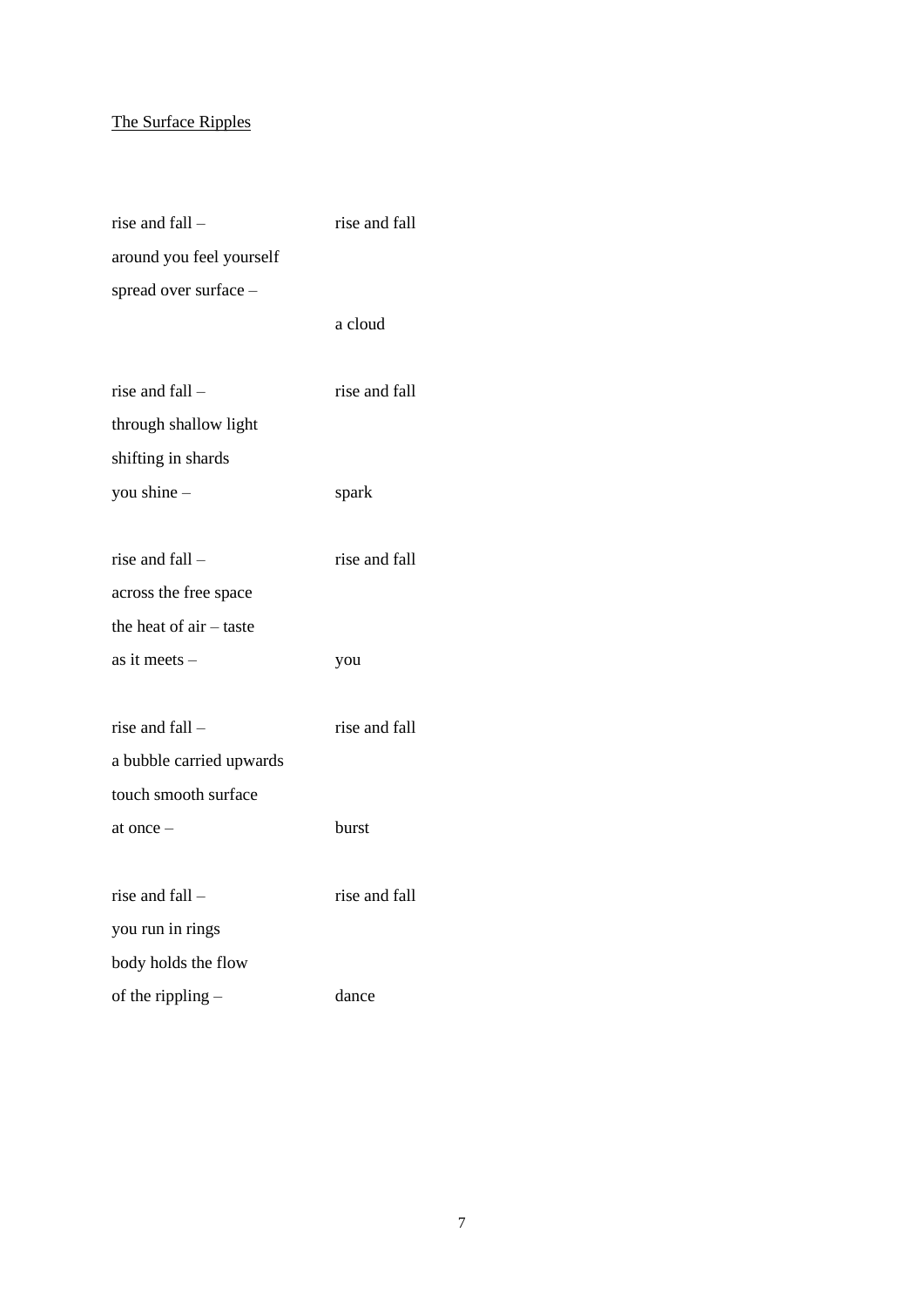## The Green Veil

pale surrounds – dimpled leaves drip into each other celadon mass form open lettuce gems

forest obscures – rounded diamonds rear delicate heads leaves like sails hide the way

army covers –

foliage blends drapes over life light can't reach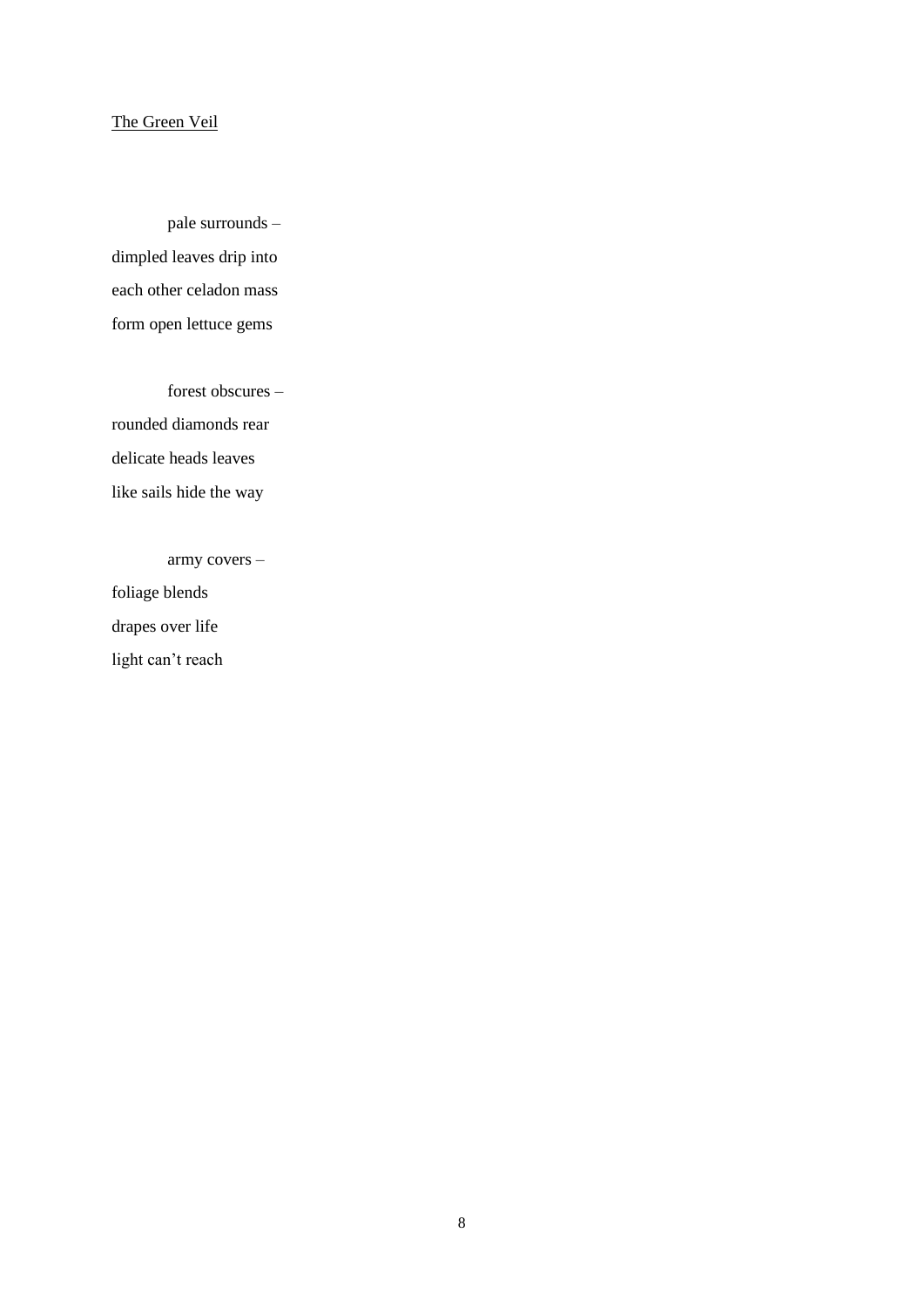#### The Harsh Edges

ahead lies darkness in brick and sand  $$ devoid of space for you

smooth around cracks search for caves and tunnels – meet resistance unbreachable

press against harsh lines

push outwards survey –

meet concrete and coarse rock

watch the fish bump their

little bodies off the wall

the plants coned leaves

crushed against the wall

they search as do you

for space beyond the wall

and are cut off  $-$ 

drift away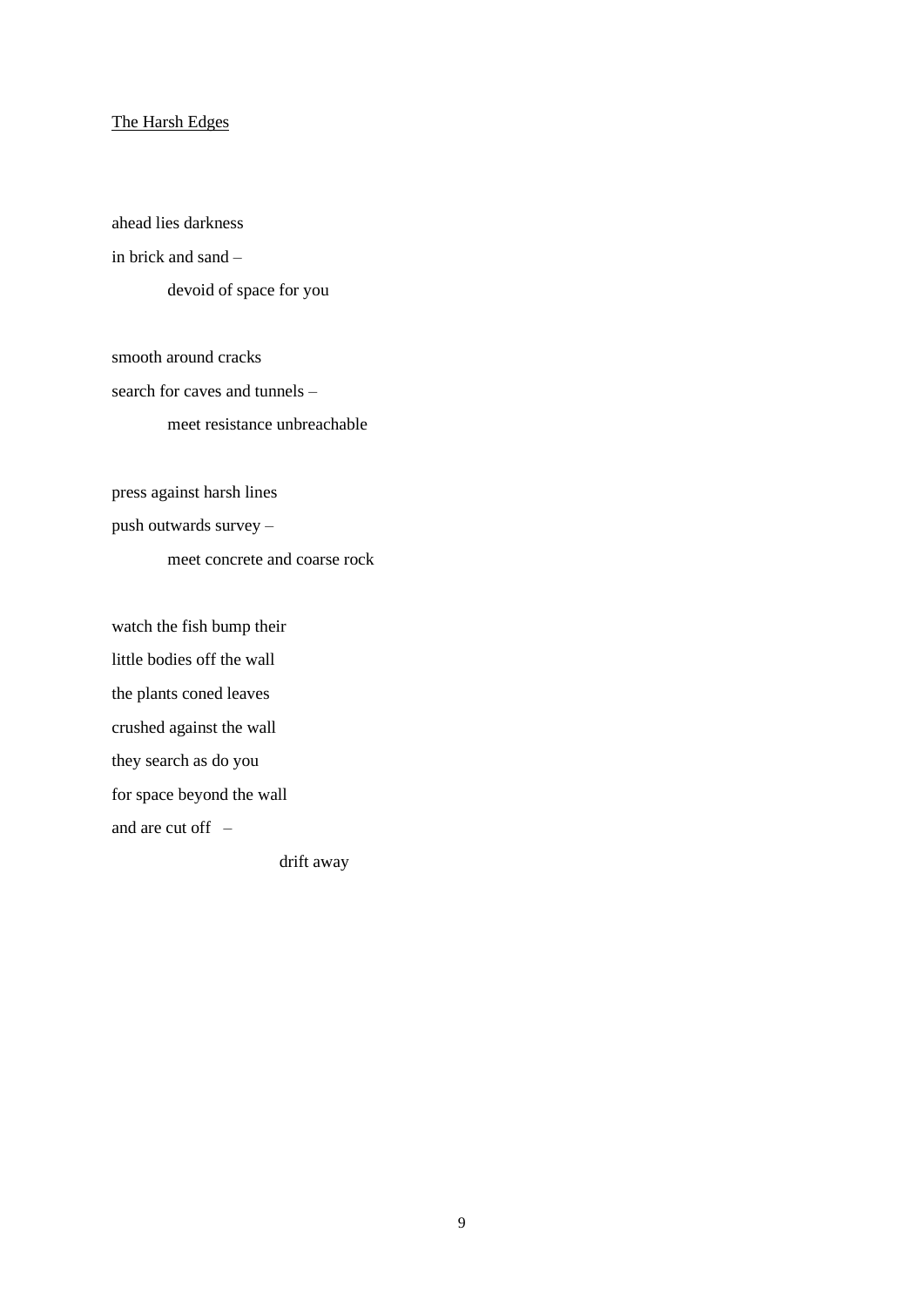# The Drop Suspended

| you catch the                     | sunbeam $-$        |
|-----------------------------------|--------------------|
| float above the world             |                    |
| that emerges exponential          |                    |
| reaching towards                  | a blue light       |
| where the sun streams from        |                    |
| the world opens $-\text{complex}$ |                    |
| patterns and                      | interwoven threads |
| trees and plants and paths        |                    |
| cover the landscape               |                    |
| and further                       | $beyond -$         |
| red and purple and blue           |                    |
| flowers of another world          |                    |
| weeping towards                   | the surface        |
| you want to fly – follow          |                    |
| the lines of the expanse          |                    |
| towards                           | an unreachable end |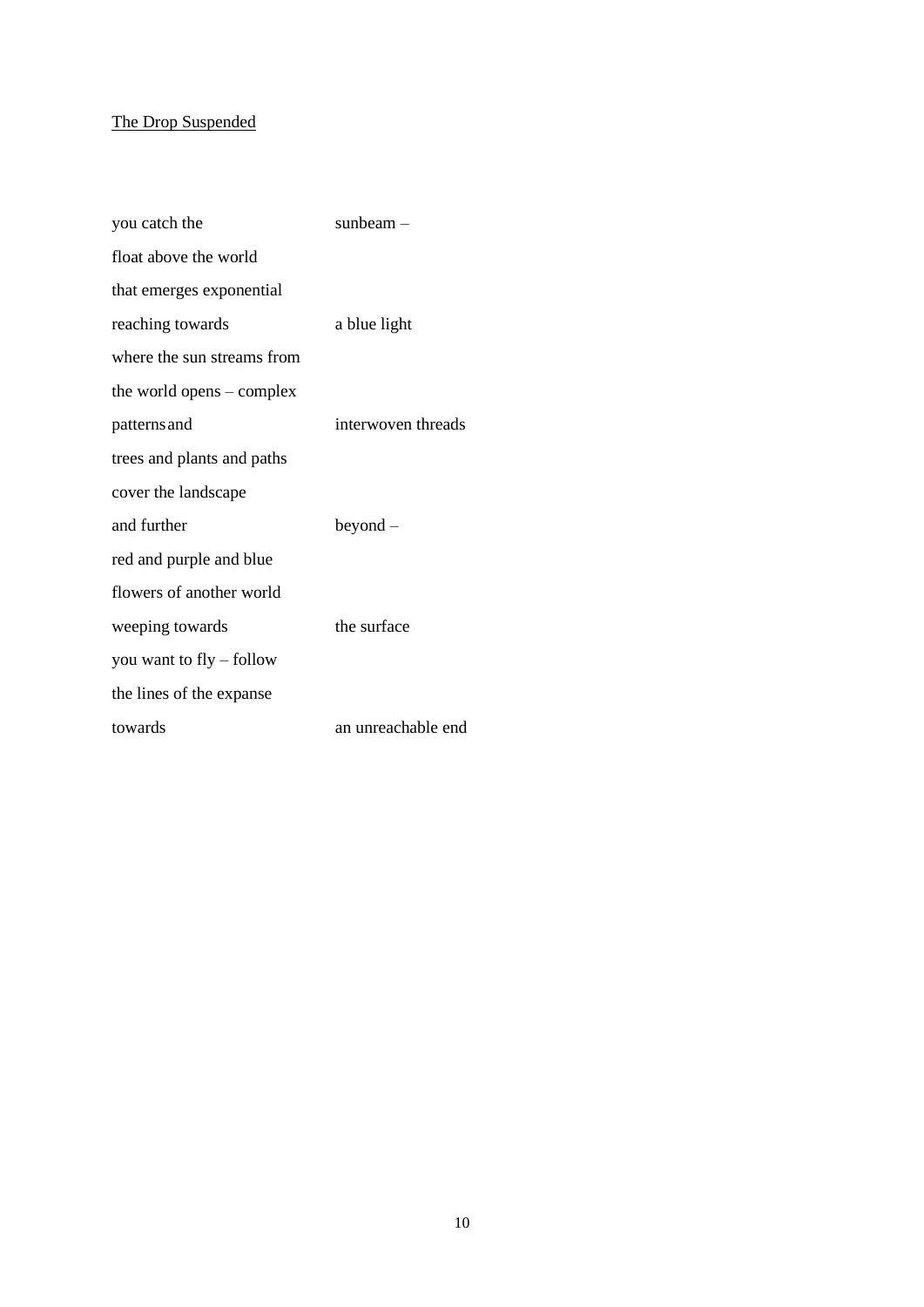## The Fall's Descent

# jump –

body a perfect

sphere a globe

## $flow -$

through air heat

part of you

### rush –

towards life that

you now seek

# $fly -$

faster and faster

the world blurs

## fall –

| the tangibility bursts | at the seams      |
|------------------------|-------------------|
| the landscape like     | a ruined painting |
| a brush smoothed       | over the layers   |
| colour shifts until    | all that's left   |
| is the impression      | of what was       |
|                        |                   |

your body falls back into the surface and

reabsorbs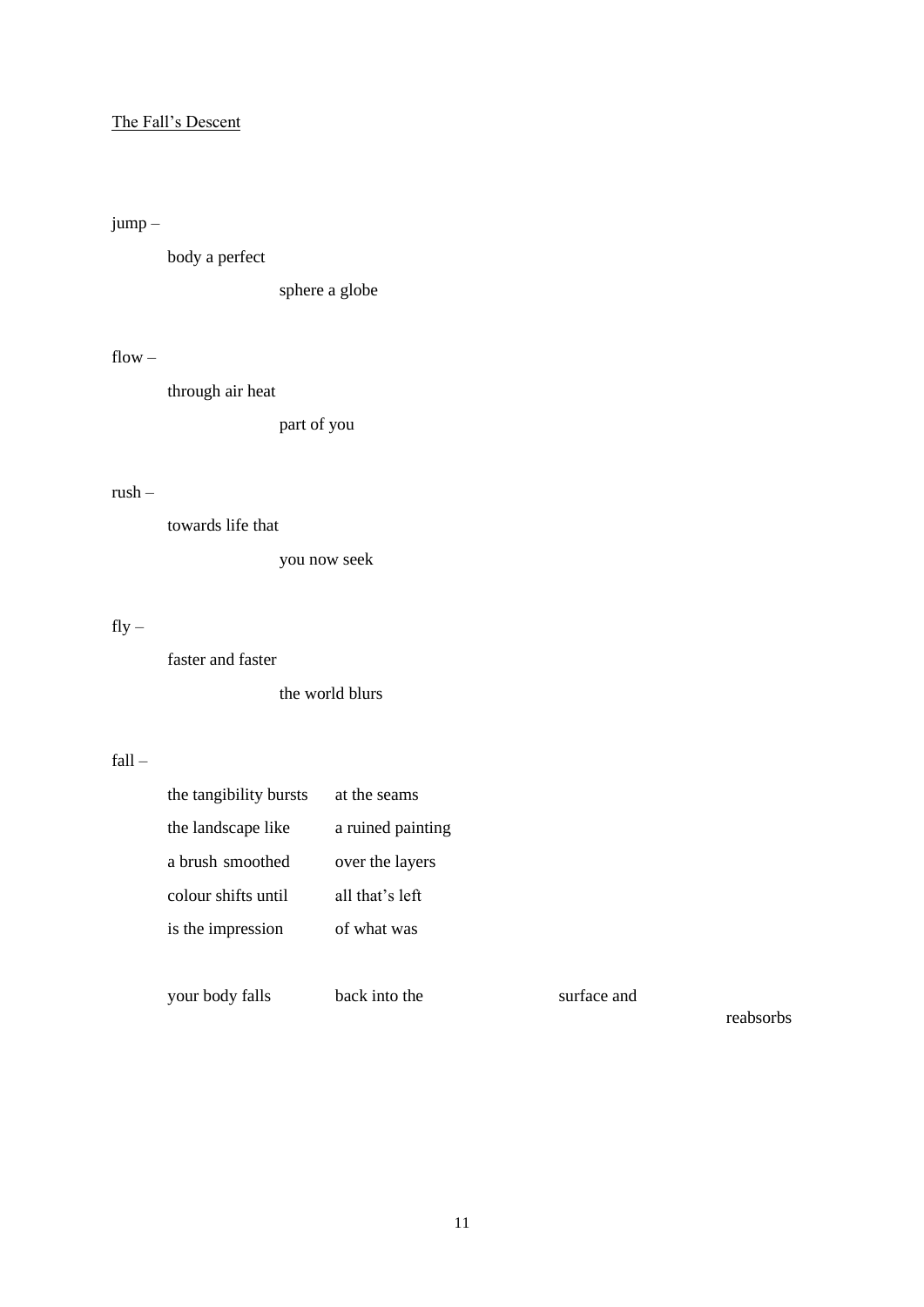### The Pond's Reflection

the glass throws bright reflection on the water plants cover the space ripple in the delicate breeze from the open ceiling windows a stark contrast on the silver plane wide leaves opened flowers framed by delicate seedheads that bloom like soft stars curved stems reaching for sky as vibrant fish swim and disturb with bubbles and darting fins the ringing falls drip from rocks – an eternal loop shore to surface perfect droplets ripple smooth sink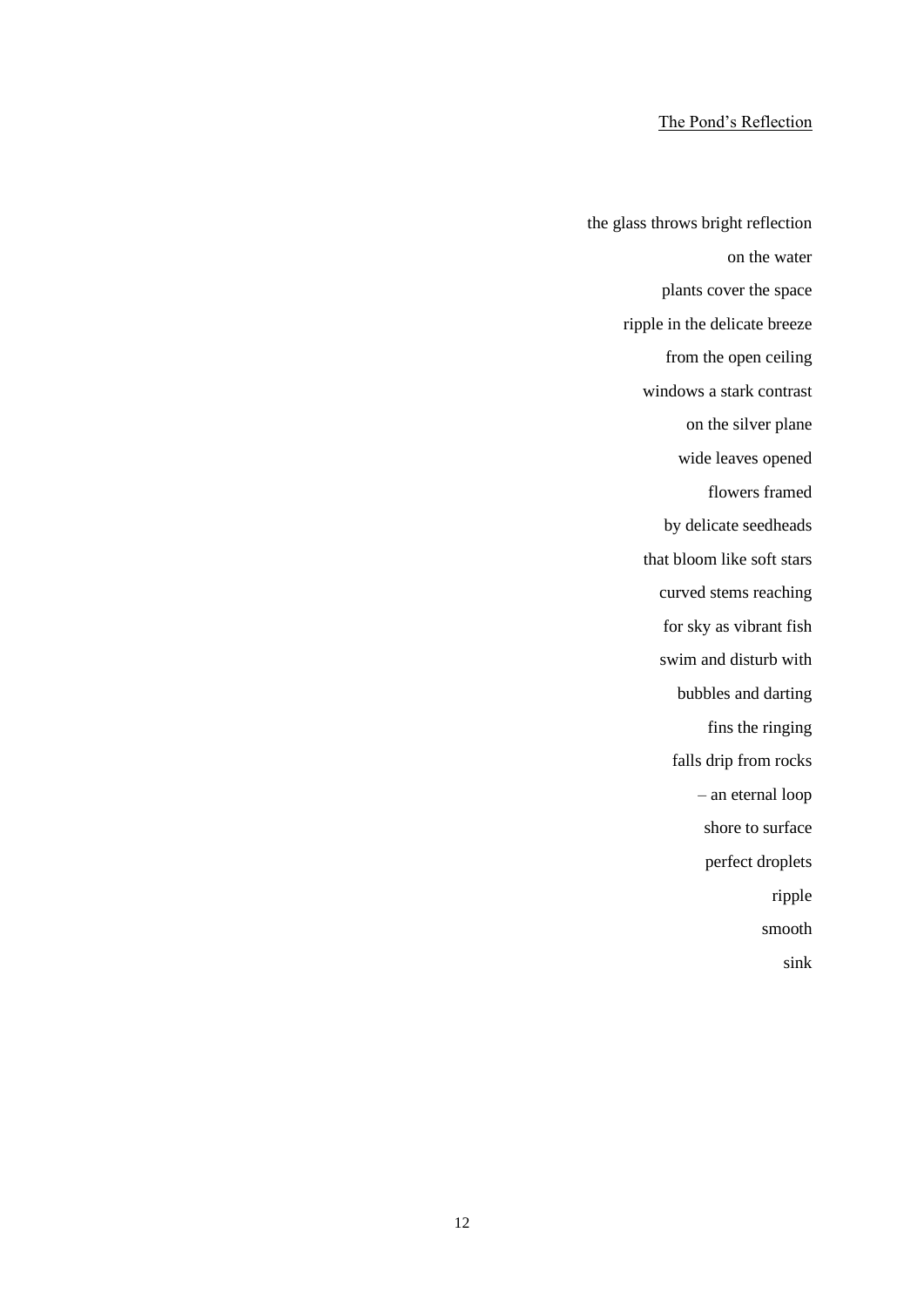### Project Bibliography

#### Primary References

Dundee Botanic Garden. *History and Ethos of the Garden,* (2004), <https://www.dundee.ac.uk/botanic/about/history/> [accessed 23 April 2022] England, Lauren. *Dundee Cultural Recovery: a policy report.* (London: King's College, 2021). <https://doi.org/10.18742/pub01-068>

Background Reading

Connick, Wendy. *How Does a Greenhouse Work?*, (2018),

<https://garden.lovetoknow.com/wiki/How\_Does\_a\_Greenhouse\_Work> [accessed 23 April 2022]

Grant, Amy. *Care Of Water Lettuce: Info And Uses For Water Lettuce In Ponds*, (2021), <https://www.gardeningknowhow.com/ornamental/water-plants/water-lettuce/water-lettucein-ponds.htm> [accessed 23 April 2022] 'Water Worlds', *The Green Planet,* BBC1, 16 January 2022, online video recording, BBC

iPlayer, <https://www.bbc.co.uk/iplayer/episode/m0013mlj/the-green-planet-series-1-2-

water-worlds> [accessed 23 April 2022]

Wong, James. 'Why a glasshouse is the zenith of garden design', *The Guardian*, 31 October 2021. < [https://www.theguardian.com/lifeandstyle/2021/oct/31/why-a-glasshouse-is-the](https://www.theguardian.com/lifeandstyle/2021/oct/31/why-a-glasshouse-is-the-zenith-of-garden-design)[zenith-of-garden-design>](https://www.theguardian.com/lifeandstyle/2021/oct/31/why-a-glasshouse-is-the-zenith-of-garden-design) [accessed 23 April 2022]